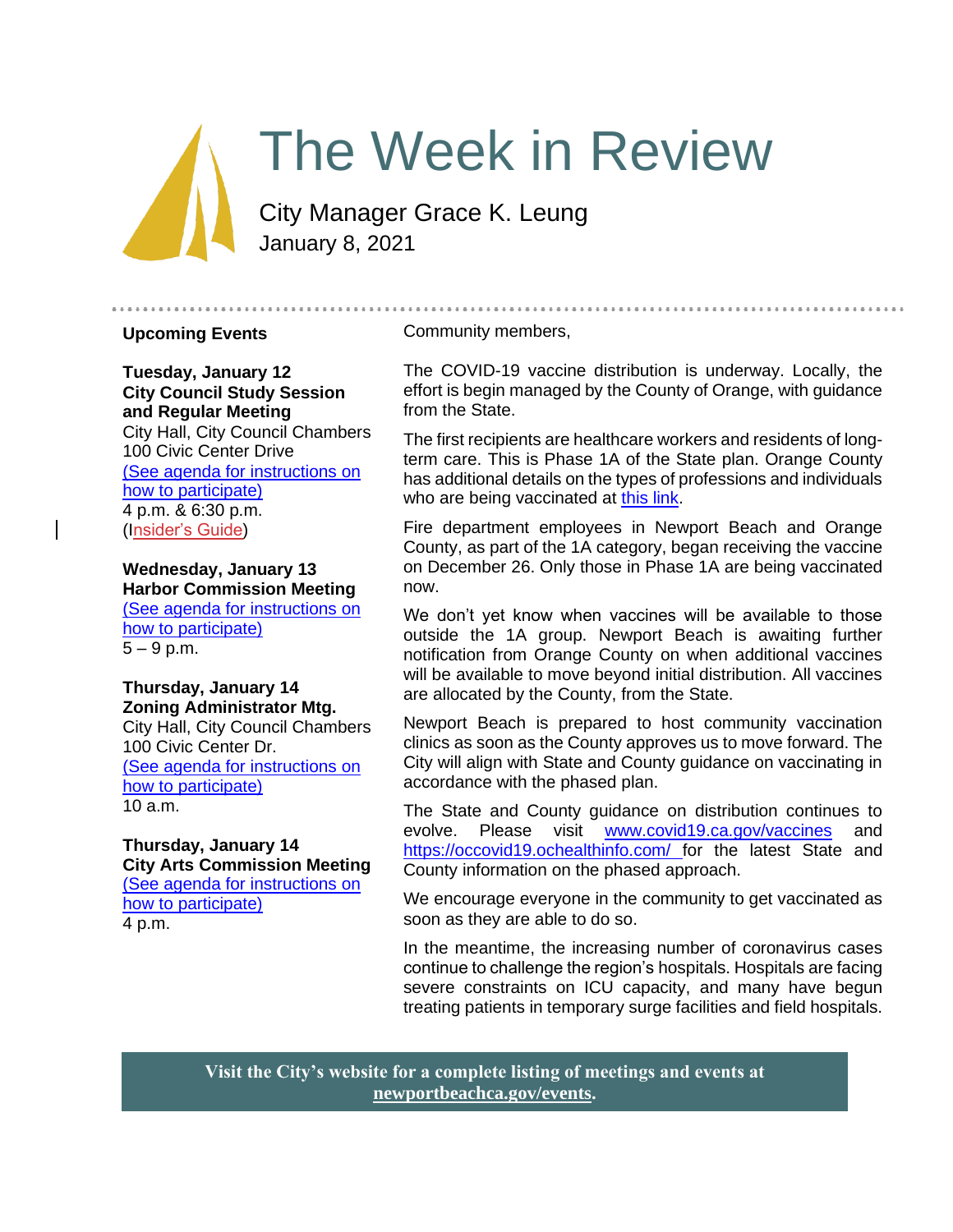In response to the widespread community transmission, we have made the decision to temporarily close City facilities to the public, and discontinue our in-person recreation classes for the time being. We will assess the environment at the end of January to determine if we can reopen. All services will continue to be available online, by phone, or through the web at [www.newportbeachca.gov.](http://www.newportbeachca.gov/) Please see below for additional information on these closures.

As our partners at Hoag Hospital remind us, please stay vigilant. Continue to wear face coverings and wash hands frequently, and limit contact with those outside your household.

Also, please continue to shop local to support our small businesses. The current stay-at-home order presents serious hardships for many of our local, small businesses, and your support will be critical to their survival during these next few months.

### **COVID-19 Cases in Newport Beach**

As of January 7, the total number of COVID-19 cases in Newport Beach was 2,502 and the total cases in Orange County was 177,733. The number of recovered COVID-19 patients countywide as of January 7 was 106,962. These figures are provided to Orange County by the California Department of Public Health.

#### **Project Submittal During Closure**

The Permit Center is closed to the public due to the COVID-19 outbreak.

To help minimize the disruption to the development community, the Permit Center will be offering modified services on Monday, January 11, 2021. Please expect delays as we ask for your patience and cooperation during these challenging times.

### **Building Plan Check Applications**

Obtaining information relating to plan check submittals can be done by phone or email. Please call 949- 718-1888, or contact directly from this [link.](https://www.newportbeachca.gov/government/departments/community-development/operational-hours-staff#B1)

Plan check and planning submittals will be via **EMAIL HERE** for small tenant improvements, small projects or revisions (\$100,000 in value).

For new construction or larger projects (\$100,001 or greater), you may drop off the plans in a bin located outside the permit center at City Hall (Bay C). Drop off times are Monday - Thursday, 7:30 a.m. – 5 p.m., and Friday 7:30 a.m. - 4 p.m. All submittal plans shall include all necessary documentations such as plan submittal form, completed permit application, soil reports, structural calculations, energy calculations, water quality reports, etc.

For plan check fees, please contact the Permit Center at 949-718-1888 to obtain information regarding the required fees to be paid. Payments may be made over the phone with a credit card, or with a check.

Standard plans can be found [here.](https://www.newportbeachca.gov/government/departments/community-development/building-division/forms-handouts/standard-plans)

#### **Permit Issuance and Revisions**

Permits may be submitted via [EMAIL HERE](mailto:smccourt@newportbeachca.gov) or fax 949-644-3250, provided it can be processed for payment authorization and signature by the contractor, or owner. Permits will be issued electronically. For new construction projects, appointments will be established to come to City Hall and pick up the approved set of plans. For minor permits such as reroof, window change out, EV charging stations, and water heater replacement, we encourage applicants to utilize the **iPERMIT** system.

For permit fees, please contact the Permit Center at 949-718-1888 to obtain information regarding the required fees to be paid. Payments may be made over the phone with a credit card, or with a check.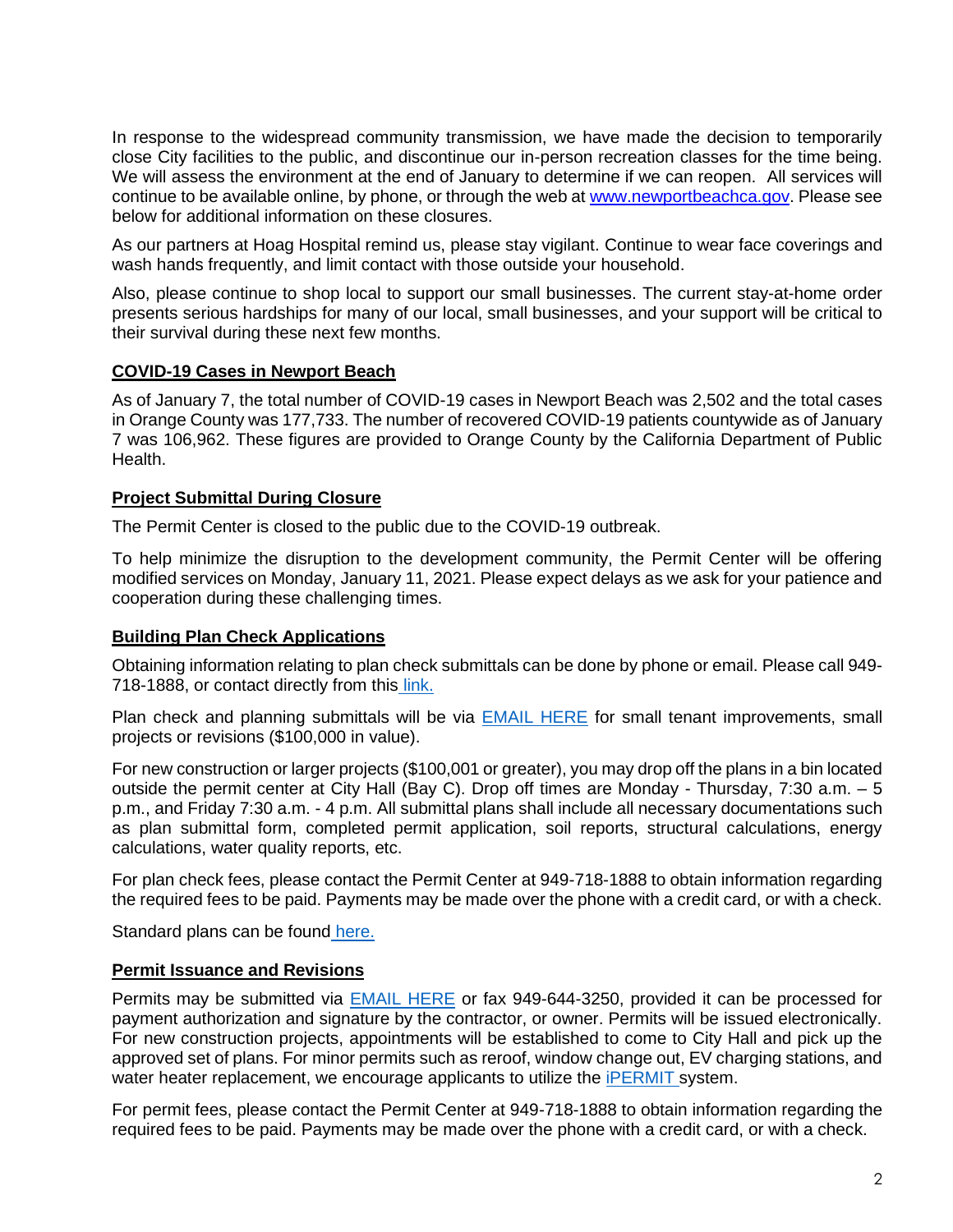## **Planning Services**

Planning and Zoning information will be provided by telephone and email. Please call 949-644-3204 or your planner (for a roster, please follow this [link\)](https://www.newportbeachca.gov/government/departments/community-development/planning-division/operational-hours-staff#B4).

If you wish to file a planning application, please complete the application and mail it with all supporting design plans, reports, title report, mailing labels for notices, and a check for the appropriate fee by mail. Alternatively, you can drop off your application in a bin that will be located outside the permit center at City Hall (Bay C). Drop off times are Monday - Thursday, 7:30 a.m. – 5 p.m., and Friday 7:30 a.m. – 4 p.m. Alternatively, you can upload your materials [electronically here.](https://apps.newportbeachca.gov/upload/)

### **Inspections**

Building inspections will continue. Please continue requesting online inspections [here,](https://www.newportbeachca.gov/government/departments/community-development/building-division/building-permit-inspection-request-status) or call for inspection at 949-644-3255. Inspectors are physically entering commercial buildings and new construction.

Inspectors are not entering existing residential homes. For existing residential homes, we are utilizing all mobile technology such as FaceTime, Skype, and photos to conduct and complete the inspections remotely.

### **Code Enforcement**

Code Enforcement will continue to provide inspection services. Please contact Code Enforcement at 949-644-3215.

### **Treasury Report**

The November 2020 Treasury Report is available on the City's website at: [www.newportbeachca.gov/treasury.](http://www.newportbeachca.gov/treasury)

As of November, the City's portfolio totaled just over \$285 million. Approximately \$70 million of the portfolio was invested in very liquid investments available for day-to-day operations and major construction expenditures.

The short-term portfolio (\$210 million) had a weighted average effective maturity of 1.84 years. The trailing twelve months' total return was 3.48%. Our benchmark for the same period, the ICE BofA 1-3 Year Treasury index, returned 3.27%. The income return on the portfolio, a better measure of income earned from the portfolio, was 2.15%.

#### **Sculpture Exhibition in Civic Center Park - Phase VI**

The January 14, 2021 City Arts Commission meeting will include curatorial selection panel meeting where public can express their preferences for the pieces selected for Phase VI of the Sculpture Exhibition in Civic Center Park. The meeting will be conducted on Zoom and the public will be provided with an opportunity to review the submitted works and offer input on the panel's selections.

In addition to the City Arts Commissioners, the panel will include guest curators Jennifer Frias, Director/Curator, Begovich Gallery, California State University, Fullerton, and Maria Mingalone, Director of the Oceanside Museum of Art.

The curatorial panel assessment will include the following:

All top-scoring artworks in the online public survey will be considered and discussed. Additional images of the highest scoring works will be reviewed. Additional information provided in application such as a statement of interest and resume may be used to help narrow down submissions.

Works will be considered in light of the following criteria:

#### **Artistic Merit**:

1. Artwork is of high quality and demonstrative of originality and artistic excellence.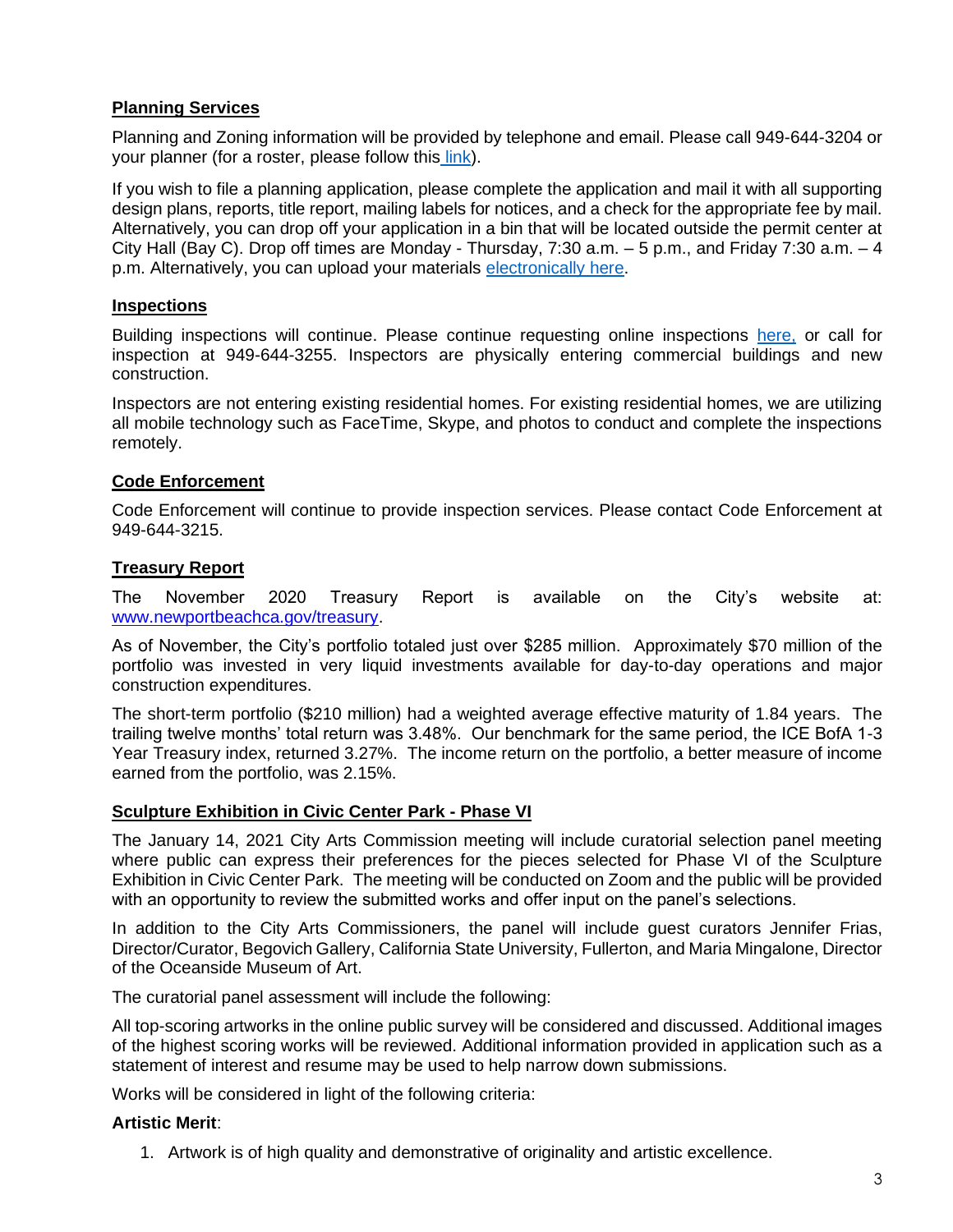2. Artist has strong professional qualifications.

## **Durability:**

- 1. The artwork is made of high-quality materials, which can withstand the natural outdoor elements of coastal Southern California.
- 2. Artwork requires minimal to no maintenance.

## **Practicality:**

- 1. Artwork is of appropriate subject matter for audiences of all ages.
- 2. Artwork is safe and shall not exhibit unsafe conditions or factors that may bear on public liability.

### **Site appropriateness:**

- 1. Artwork is suitable in scale to be seen in environment.
- 2. Artwork is suitable for viewing from all angles.
- 3. Ten artworks and three alternates of various sizes, mediums, and subject matter will be recommended.
- 4. Based on scale and impact of work, the committee will assign artworks to site locations.

The City Arts Commission will approve the Committee recommendations at the January 14, 2021 regular meeting. The City Arts Commission will make a final recommendation to City Council at the February 9 City Council regular meeting.

A call for entry was opened in September 2020 and was posted to several artist networks and publicized through the Library and Cultural Arts mailing lists and websites, and through press releases to the local media. 59 sculptures were approved for City Arts Commission consideration and for inclusion in an online survey that invited the public to select individual works for inclusion in Phase V. The survey started on December 10, 2020 and concludes on January 10, 2020. To place your votes, visit: [https://www.sparkoc.com/nb\\_sculpture\\_poll/.](https://www.sparkoc.com/nb_sculpture_poll/)

The result of the public vote will be taken into consideration by the judging panel, and the vote is advisory in nature and non-binding.

### **'Good Giving' Can Help Reduce Homelessness in our Community**

Residents regularly contact the City asking how they can best help individuals experiencing homelessness. We strongly encourage you to consider ["Good Giving"](https://www.newportbeachca.gov/trending/community-issues/homelessness/how-you-can-help) by providing financial assistance to the local organizations that provide assistance to individuals experiencing homelessness, in lieu of giving directly to those who are panhandling.

Further, should you choose to [donate directly](https://apps.newportbeachca.gov/payforms/homeless-assistance.aspx) to the City of Newport Beach, the money will be dedicated toward resources for individuals who are currently experiencing homelessness in our community and to provide immediate and short-term financial assistance to those working hard to maintain their new housing or jobs. We consider it an "emergency fund" to help keep individuals housed and help them maintain access to work or needed services.

A current example of who these direct donations may benefit: Since November 2020, the City has worked with a community member who lost her Newport Beach housing as the result of a divorce. She then lived in her car, close to her job in Newport Beach. Several months ago, the City and City Net helped the woman find and secure an apartment in a nearby community. She continues to commute to work in Newport Beach. Unfortunately, due to the COVID-19 pandemic, her work hours have been reduced. She cannot pay her full rent for January and the City is helping her raise the \$900 she needs to stay in her home.

For more on this topic, [click here.](https://www.newportbeachca.gov/Home/Components/News/News/38909/2720)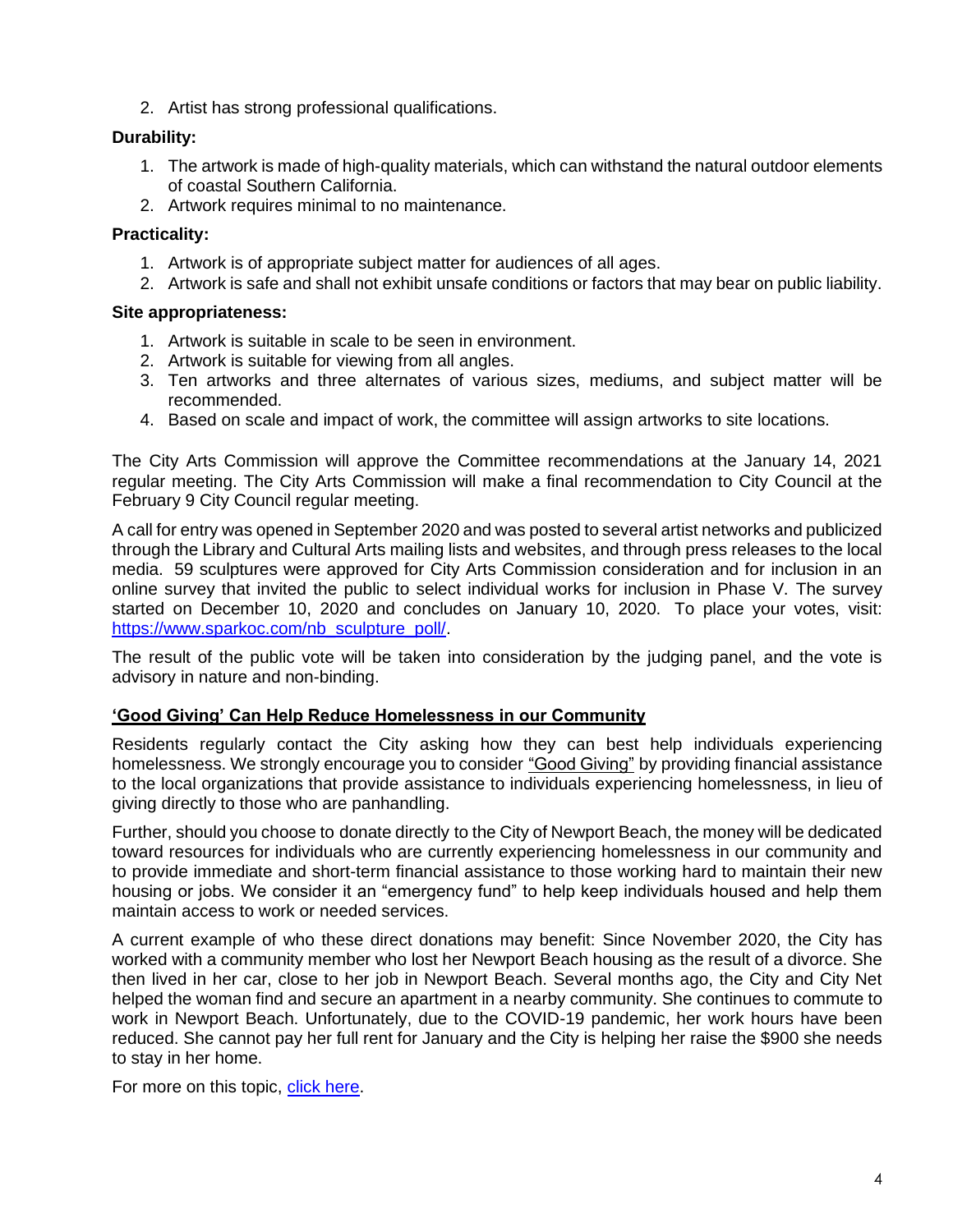## **Homelessness Update**

Addressing homelessness continues to be a priority in the City's ongoing COVID-19 response, working closely with contractor City Net and regional partners throughout the county and state. The City Net hotline number is (714) 451-6198. Those who call the hotline may leave a detailed voicemail message for themselves or others in need and City Net staff will respond within 48 hours. For immediate assistance call the County's Crisis Prevention Hotline at (877) 7-CRISIS or (877) 727-4747.

## Success Stories

- The City's Homeless Liaison Officer transported a man from the Newport Pier area to a medical detoxification program last week. The man was homeless for 7 years in Newport Beach. He now resides in a sober living home in Riverside County and has reconnected with his children and grandchildren.
- City Net staff coordinated with the County's Telehealth system to shelter a woman in a motel. Telehealth provides all-hours telephone access to board-certified medical staff. Telehealth may be reached at (855) 667-9722.
- The City's Homeless Liaison Officer helped a man experiencing homelessness enter a sober living program. The man has been sober for one month and is working on a housing plan with the treatment facility.
- City Net completed three housing assessments for people enrolled in their services.
- City Net staff continues to provide food gift cards, support, and case management to several people sheltering in motels while they await placement into permanent, supportive housing.

## <span id="page-4-0"></span>**Insider's Guide for the Newport Beach City Council Meeting on January 12, 2021**

Our next City Council meeting is Tuesday, January 12. Items that may be of interest are highlighted below. The entire agenda, and all reports, can be viewed [here.](https://www.newportbeachca.gov/Home/Components/Calendar/Event/64234/72)

There will be a Study Session at **4 p.m**.:

- The Council will review and discuss a traffic calming study for the Mariners and Dover Shores neighborhoods, along with proposed improvements. City staff will provide results of the study, which included traffic speeds, traffic volumes, accident history, and cut-through traffic in the neighborhoods. The final report presents a plan for City Council consideration that would include installation of speed cushions and edge-line striping to address traffic concerns. The report can b[e viewed](https://newportbeachca.gov/home/showpublisheddocument?id=67231) here.
- The Council will receive an update on the Harbor Commission's review of Harbor Code Title 17, Marine Activities Permit, and recommended revisions to the code. Marine Activity Permits are required for businesses that operate some portion of their businesses on the water.

### The Regular Meeting begins at **6:30 p.m.** The following are items of note:

### On the Consent Calendar:

• Council members will consider a 25-year lease extension with the Orange County Water District for the use of a waterline linking Newport Beach to groundwater sources in Fountain Valley. The lease agreement was originally signed in 1991, and Newport Beach began using the connection in 1996, following upgrades. The waterline has become a critical part of the City's water system, allowing for access to less expensive groundwater sources and reducing dependence on more expensive imported sources. Under the agreement, Newport Beach would pay \$1 a year for the waterline rights.

### Public Hearings include:

• Consideration of several entitlement applications that would allow for the future development of a 13 acre property with up to 312 dwelling units atop an 825-space parking structure as part of the